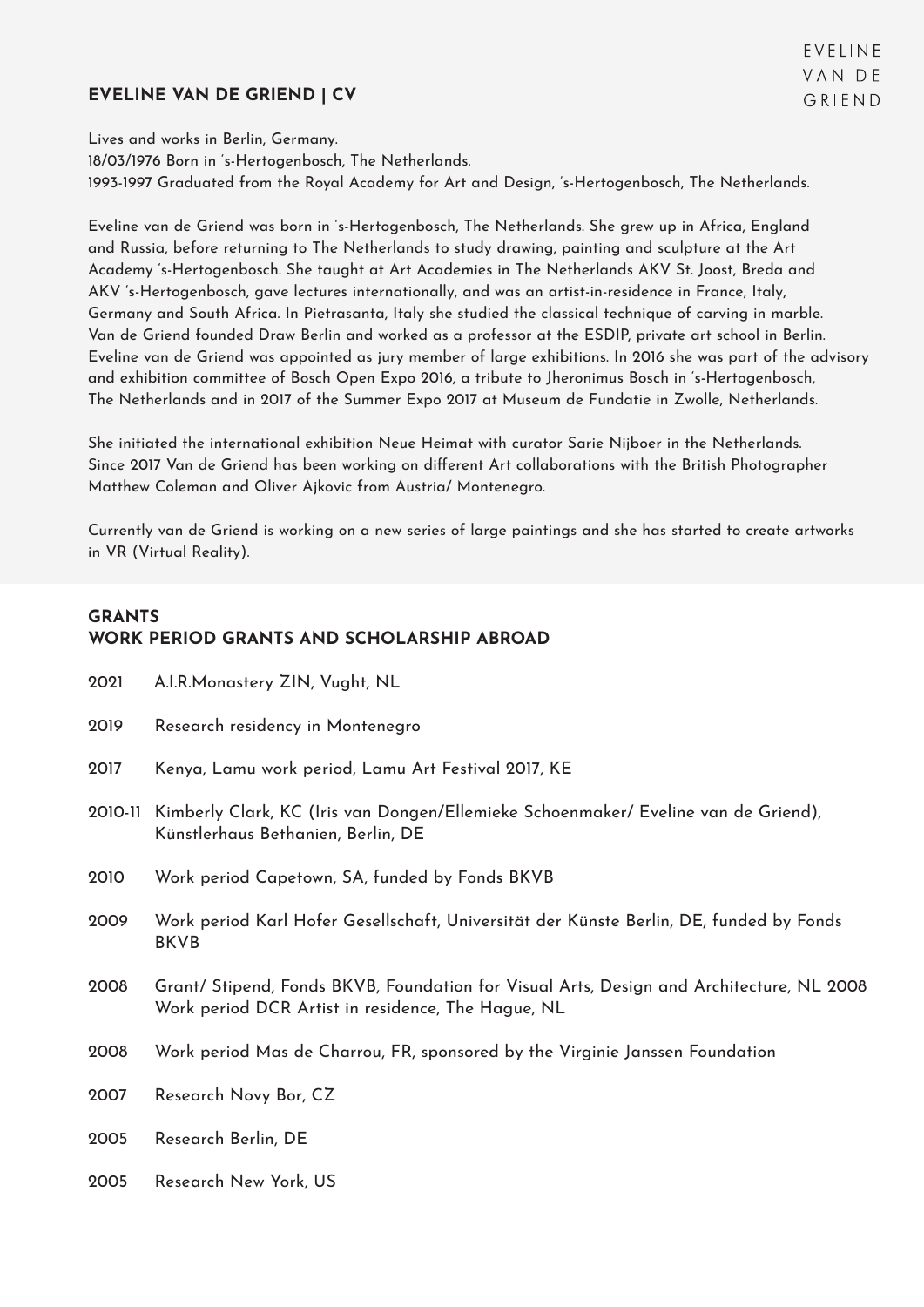# VAN DE GRIEND

EVELINE

2000 Scholarship Pietrasanta, IT

1996 Scholarship for essay N.O.T.K., Kenya

## **PROJECTS**

| 2022 | Limited edition silkscreen Art prints, signed & numbered hand printed at Kritzelkiez,<br>Berlin, DE                                                                                                                                                                                                                                                                                                         |
|------|-------------------------------------------------------------------------------------------------------------------------------------------------------------------------------------------------------------------------------------------------------------------------------------------------------------------------------------------------------------------------------------------------------------|
| 2022 | March 25th LIVE VR PERFORMANCE at KOMPLEX45 Pirna/ Dresden. With the kind<br>support of Kaserne Pirna / NNIS productions / cratedesign® and the Cultural Foundation<br>of the Free State of Saxony, DE                                                                                                                                                                                                      |
| 2022 | The future of VR panel discussion with William Schubert (VR vlogger and mastermind at<br>Dinextion) and Thorsten Zimmermann (VR infotainment) at Komplex45, Pirna Dresden, DE                                                                                                                                                                                                                               |
| 2018 | Initiator/ Organisator of Neue Heimat exhibition Willem 2 Art space, Den Bosch,<br>The Netherlands with curator Sarie Nijboer Artists: Roi Alter - Bram Braam - Marc Bijl -<br>Johannes Buss - Chan Sook Choi - Iris van Dongen - Hadassah Emmerich - Eveline van de<br>Griend - Nicoline van Harskamp - Jan Hoek - Benjamin Li - Stephan Mörsch -<br>Anssi Pulkkinen - Yorgos Sapountzis - Helen Verhoeven |
| 2017 | Lamu Art Festival, 15 International Artists, Fort Lamu, KE                                                                                                                                                                                                                                                                                                                                                  |
| 2016 | Art Docu, A Day With Eveline van de Griend, Director / Zumbush, editor / Karich, Music /<br>Marieke Busser, Photo / Matias N. Franco and Nuno Roque, Berlin, DE                                                                                                                                                                                                                                             |
| 2016 | Mexico/ Germany dual Year an alliance for the future, official opening by the German<br>minister of foreign affairs Frank-Walter Steinmeier, Platoon hub Mexico City, MEX                                                                                                                                                                                                                                   |
| 2016 | Jhero a book on Hieronymus Bosch and the Modern International Artists inspired by him.<br>Artists : Jan Fabre, Chapman brothers, Jeroen Kooijmans, Salvador Dali, Guido Geelen,<br>Marc Mulders, Daan van Roosegaarde, Atelier van Lieshout, Eveline van de Griend /<br>Published by Terra, NL                                                                                                              |
| 2015 | REINCARNATION OF JHERONIMUS BOSCH?, Platoon Kunsthalle Berlin, DE                                                                                                                                                                                                                                                                                                                                           |
| 2015 | 1% PURE GOODNESS, Van Abbemuseum Eindhoven, NB Museum 's-Hertogenbosch,<br>Stedelijk Museum Den Bosch, presentation Art for Gold ring, NL                                                                                                                                                                                                                                                                   |
| 2014 | Art for Gold project presentation, Haus Schwarzenberg, Berlin, DE                                                                                                                                                                                                                                                                                                                                           |
| 2013 | Art for Gold project www.artforgold.com presented in The Netherlands and Germany                                                                                                                                                                                                                                                                                                                            |
| 2012 | Art project DDODW (Dansende Doden Op De Weg), funded by Mondriaan Fonds and<br>BKKC, with poet/writer Peter Holvoets-Hanssen, Art in Public Spaces, Tilburg, NL                                                                                                                                                                                                                                             |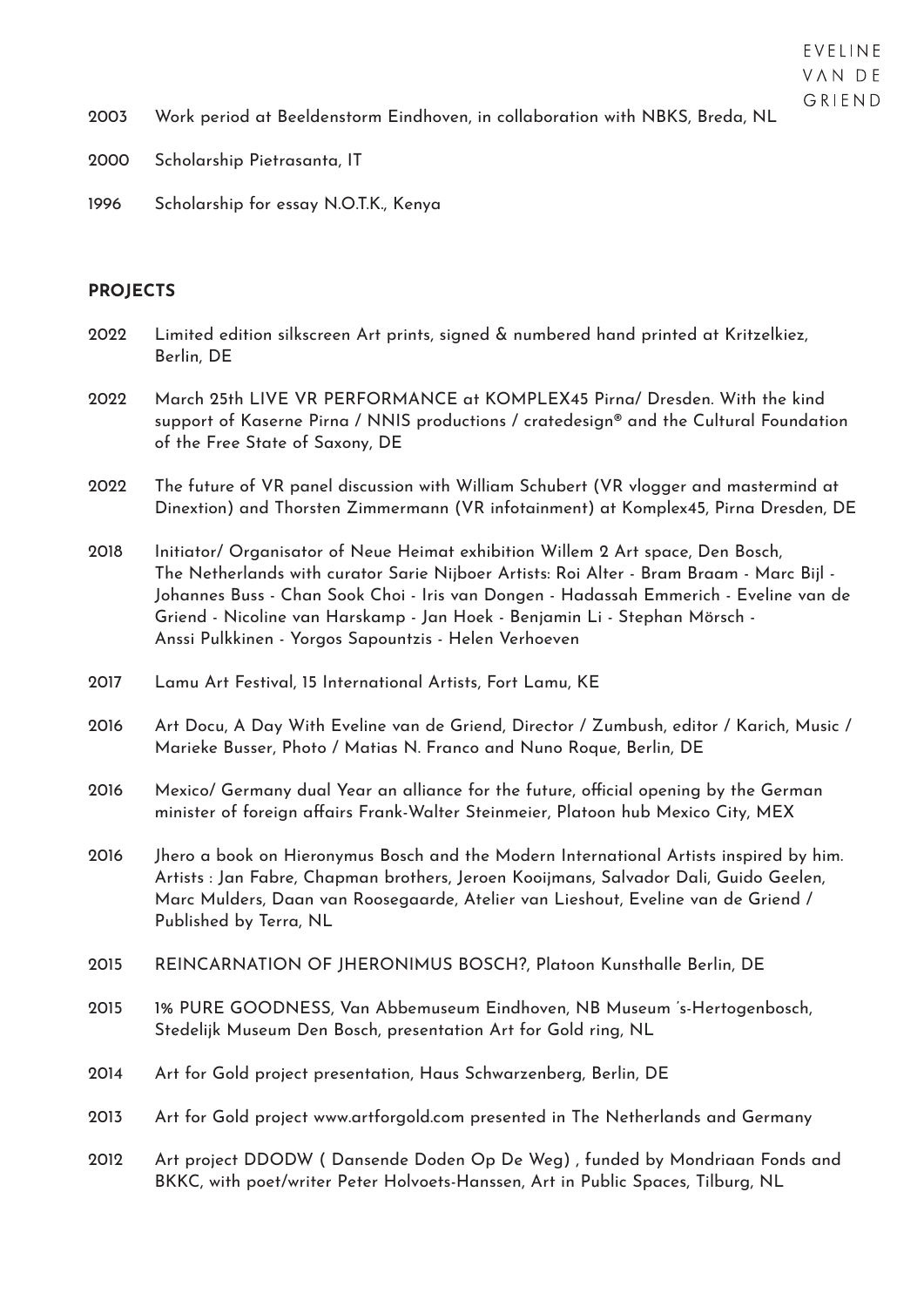|              | 2010-11 Art collective Kimberly Clark (Iris van Dongen/ Ellemieke Schoenmaker/<br>Eveline van de Griend) at Künstlerhaus Bethanien, Berlin, DE | VAN DE<br>GRIEND |
|--------------|------------------------------------------------------------------------------------------------------------------------------------------------|------------------|
| 2012         | Luis Adelantado, Valencia, ES/Mexico City, MX (with Iris van Dongen)                                                                           |                  |
| 2011         | Wrong Exit, Autocenter, Berlin, DE                                                                                                             |                  |
| 2011         | Halleluwah! Hommage à CAN, curated by Christoph Tannert, ABTART Stuttgart, DE                                                                  |                  |
| 2011<br>2011 | De Wereld van Witte de With, Art festival, Rotterdam, NL<br>A.I.R. 4, Substitut project space, Berlin, DE                                      |                  |
| 2011         | Temporary Devotion, Künstlerhaus Bethanien, Berlin, DE<br>(solo Kimberly Clark Germany)                                                        |                  |
| 2011         | Rineke Dijkstra / Cady Noland / Pierre Leguillon features Diana Arbus /<br>Kimberly Clark, video HOOLEY, De Hallen, Haarlem, NL                |                  |
| 2011         | ARCO Madrid, Luis Adelantado, Madrid, ES                                                                                                       |                  |
| 2011         | KRC Collection (former Chadha), Voorschoten, The Netherlands, NL                                                                               |                  |
| 2011         | Luis Adelantado, Valencia, ES                                                                                                                  |                  |
| 2011         | Smell of pepper, Peter Bergman, Stockholm, SE                                                                                                  |                  |
| 2011         | Inter-cool 3.0, HMKV Hartware Medien Kunst Verein, Dortmund, DE                                                                                |                  |

**FVFIINF** 

- Fantastic Photography, CBK, Rotterdam, NL
- Berlin Kreuzberg Biennale, Berlin, DE
- Madonna Psycho Slut, Grimmuseum, Berlin, DE
- To Find Your Home Visit Ours…, Artist in Residence, Greatmore Studios, Capetown, SA

#### **SOLO EXHIBITIONS (SELECTION)**

- MODERN SAINTS Komplex45, Pirna Dresden, DE With the kind support of Kaserne Pirna / NNIS productions / cratedesign® and the Cultural Foundation of the Free State of Saxony, DE
- 'Reincarnation of Hieronymus Bosch', Solo exhibition, Museum Slager Den Bosch. This exhibition was made possible with the support of the Municipality of 's-Hertogenbosch, Hermes Fund for Art & Culture, Fonds Stokroos, Fonds Kwadraat.
- REINCARNATION OF JHERONIMUS BOSCH?, Platoon Kunsthalle Berlin, DE
- POP-UP EXPO, Myths of J. Van Aken, Verkadefabriek, Den Bosch, NL
- ARE YOU THE NEXT MAECENAS?, Kers Gallery, Amsterdam, NL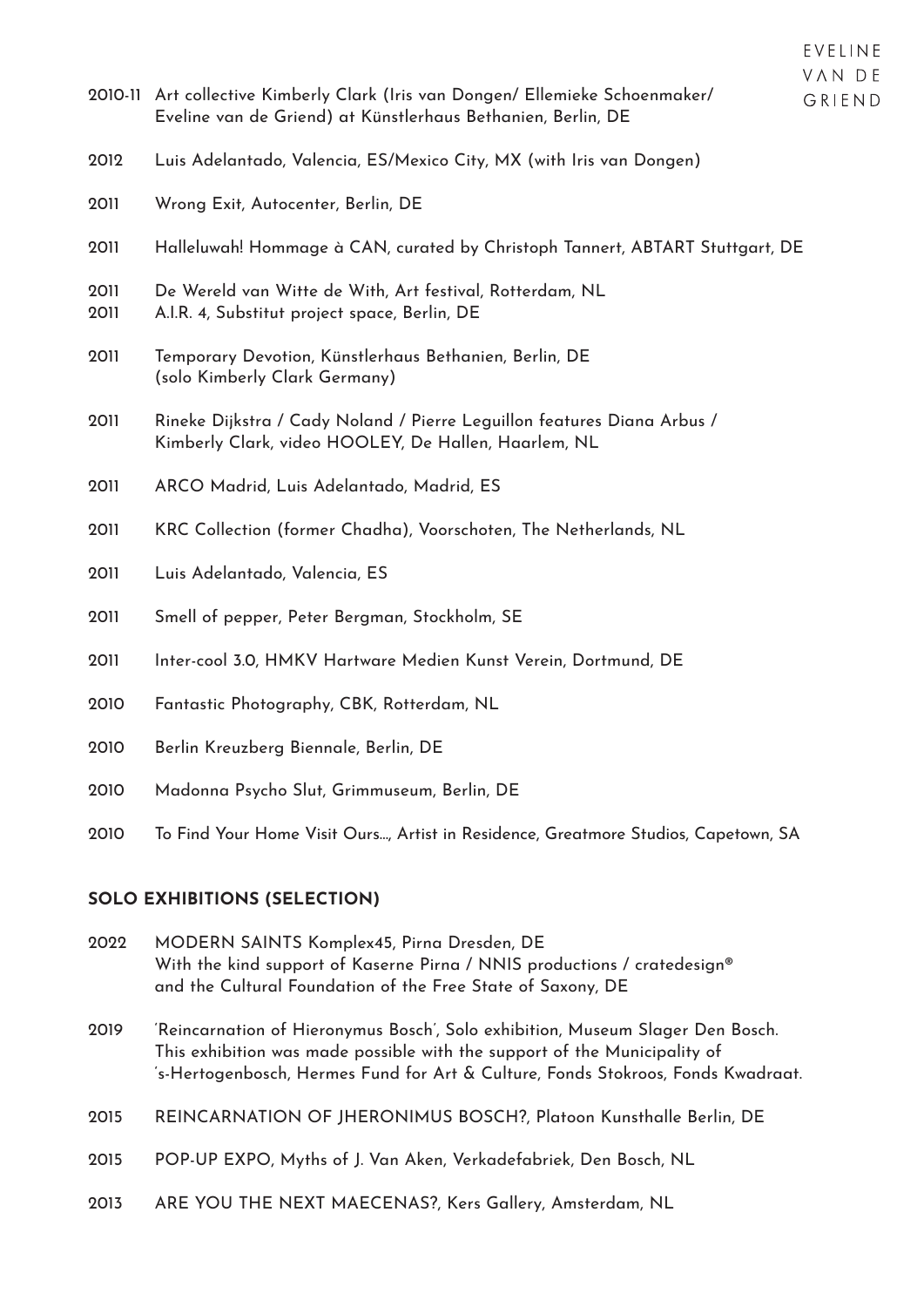- 2012 Artifest, Paradiso Amsterdam/Kers Gallery, Amsterdam, NL
- 2012 BANK OYENS & VAN EEGHEN, 's-Hertogenbosch, NL
- 2011 1% PURE GOODNESS, Atelierhof Kreuzberg, Berlin, DE
- 2011 Wrong Exit (KC), Autocenter, Berlin, DE
- 2009 History Shall Be Kind To Me…, Priveekollektie, Heusden, NL
- 2009 History Shall Be Kind To Me…, Karl Hofer Gesellschaft, Berlin, DE
- 2008 Umuntu Ngumuntu Ngabantu, Museum Alphen, NL
- 2008 Drawings, Priveekollektie, Heusden aan de Maas, NL
- 2007 Priveekollektie, Heusden aan de Maas, NL
- 2007 Queensday 2007, 's-Hertogenbosch, NL (presentation for Queen Beatrix of The Netherlands)
- 2006 Priveekollektie, Heusden aan de Maas, NL
- 2006 Somatic, The Living Room Gallery, Amsterdam, NL

#### **GROUP EXHIBITIONS (SELECTION)**

- 2021 Garden of Unity Seoul Korea Garden of Unity, a cultural platform, brings together a wide selection of International artists, filmmakers, thinkers and visionaries from around the world. This year due to the pandemic the exhibition is presented on an open rooftop space in the center of Seoul City With the kind support of The Embassy of the Federal Republic of Germany in Seoul, the Goethe institute and The Global Creative Alliance
- 2020 Number 6, 8 rooms gallery, Berlin Formally known as an underground techno club in Berlin with 8 rooms curated by Albina Maks. A group show with international artists: Tha Powa - Erla Vigdis - Zoe Lee/ Trans normalcy - Lennart Brede - Bahar Kaygusuz - Eva Vuillemin - Eveline van de Griend - Cille sch - Philipp Pusch
- 2019 Watani-Heimatgefühle, Lawrence gallery Berlin, curated by Albina Maks and Anas Homsi. The arabic word 'Watan', means something like home, nation. But this does not just mean a place, most of us certainly associate the term with a feeling. The 8 invited artists from Berlin deal in their works in different ways with what home means to them. Artists: Mahmoud Dabdoub - Eveline van de Griend - Zack Helwa - Anas Homsi - Albina Maks - Thain Nguyen - Merve Terzi - Melanie Ullrich
- 2019 Off the grid, Outside gallery Amsterdam, curated by Felix & Mumford Aino Onia - ALex Tennigkeit - Stefan Kaminski - Aquil Copier - Ekaterina Mitichkina Felix & Mumford - Eveline van de Griend - Jeroen Jongeleen - Johannes Buss - Sabrina Basten - Su Tomesen & Teguh Hartanto - Sanne Bax - Step Grootens & Teddy Dirven - V&B ( ALex Jacobs & Ellemieke Schoenmaker - Witte Wartena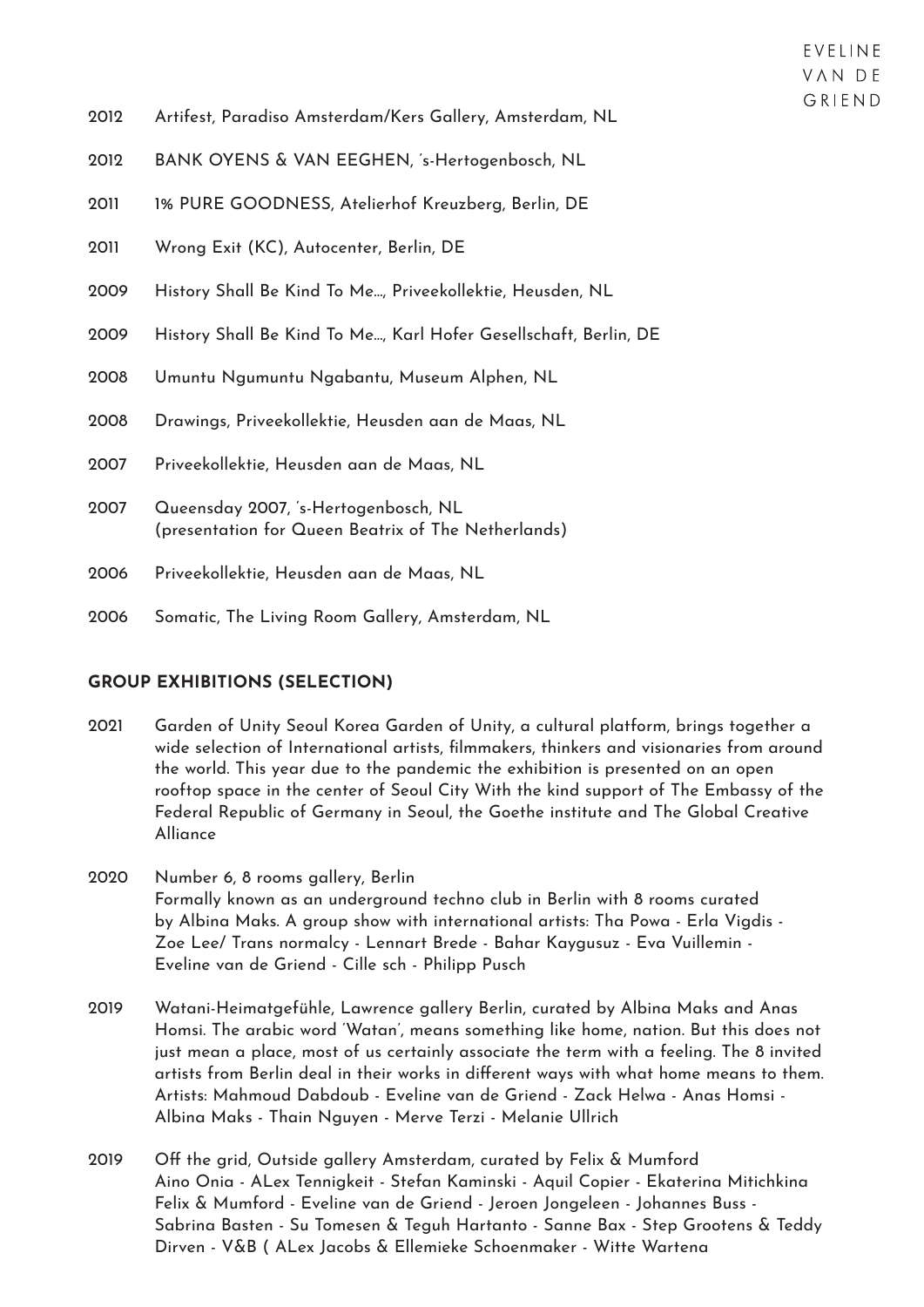GRIEND 2018 Kleine champagner Bar, Berlin Codex curated by Veit Rieber and Florian Flug, Opening night with Dr. Klaus Lederer, Department of Culture Europe

EVELINE VAN DE

- 2018 'A one night stand' Artspace Rosalux Berlin, curated by Wafae Ahalouch Artists: Donya Saed - Marc Bijl - Eveline van de Griend - Witte Wartena - Iris van Dongen - Sebastiaan Schlicher - Tanja Ritterbex - Wafae Ahalouch
- 2018 Delicious Disarray, Berlin Weekly, curated by Jerry Kowalsky Artists: Erik Andersen - Olaf Bastigkeit - Bram Braam - Betty Boehm - Fritz Bornstück Peter Böhnisch - Thomas Drachan - Dag Przybilla - Wolfgang Flag - Wolfgang Ganter Heike Gallmeier - Eveline Van de Griend - Marc von der Hocht - Christin Kaiser - Alex Lebus - Jeewi Rosa Lee - Alina Mann - Sandra Meisen - David Moses - Florian Neuveldt - Desiree Palmen - Manfred Peckl - Jürgen Schwämmle - Betti Scholz Berlin Weekly 2018 "Out of the Shadows" Berlin GH36 Contemporary Art Collection curated by Adam Chalk "Within Society we live in a Reality of Shadows
- 2018 Neue Heimat exhibition Willem 2 Art space, Den Bosch, The Netherlands Artists: Roi Alter - Bram Braam - Marc Bijl - Johannes Buss - Chan Sook Choi - Iris van Dongen - Hadassah Emmerich - Eveline van de Griend - Nicoline van Harskamp Jan Hoek - Benjamin Li - Stephan Mörsch - Anssi Pulkkinen - Yorgos Sapountzis - Helen Verhoeven
- 2017 Lamu Art Festival, 15 International Artists, Fort Lamu, Kenya
- 2016 The End, let's start again, Curated by Bram Braam, Donau 83, Berlin, DE
- 2016 Berlin Art Week, A Bad End Story, Curated by Aldo van den Broek, Berlin, DE
- 2016 Mexico/ Germany dual Year an alliance for the future, official opening by the German minister of foreign affairs Frank-Walter Steinmeier, Platoon Mexico City, MEX
- 2016 Platoon Magazine Launch Exhibition. Mobility with Daan Roosegaarde, Amanda Palmer, Iepe Rubingh a.o. Platoon Kunsthalle, Berlin, DU
- 2014 Emotional Rescue Shows/ Romantica curated by Catherine Lorent (Luxembourg Pavilion at the 55th Venice Biennale), Stuttgarter Platz, Berlin
- 2014 Tupajumi Foundation, GEH8, Dresden, DE
- 2014 Mediums of the Modern City, Gallery Neurotitan, Berlin, DE
- 2013 My fear is your desire, curated by J. Buss/ E. Mitichkina, Schaufenster, Berlin, DE
- 2013 Episode 3: Cézanne beats Pollock, Insitu, Berlin, DE
- 2013 Amsterdam Drawing art fair, represented by Galerie Kers, Amsterdam, NL
- 2012 Young Masters@Auction, represented by Galerie Kers, Amsterdam, NL
- 2012 Ekstase und Leidenschaft, curated by Hadassah Emmerich, Berlin, DE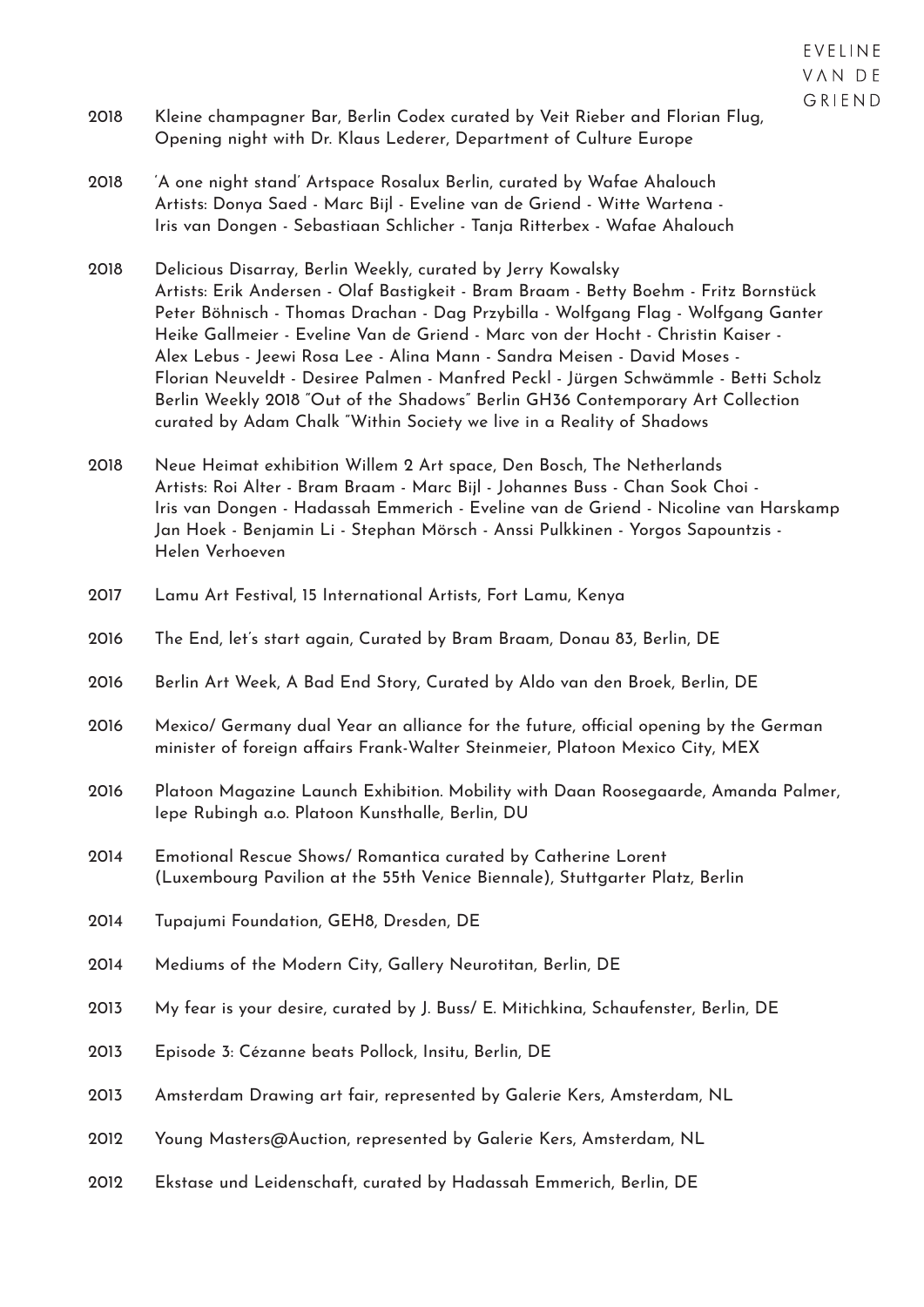- ACE for Gold, Freies Museum Berlin, DE
- Luxusloft II, Re-Rotterdam, NL
- Anniversary Show, Kreuzberg Pavillon, Berlin, DU
- Fitax 1500, Grimmuseum, Berlin, DE
- Fitax 750, DCR, NEST, Den Haag, NL
- Art Rotterdam, Performance KC, Rotterdam, NL
- Laws and sausage, National Museum Berlin, DE
- Solos II, Ozean, Berlin, DE
- XYZ about understanding, curated by Marc Bijl, Atelierhof Kreuzberg, Berlin, DE
- Berliner Zimmer Genossen, Funkhaus Berlin, DE
- Luxus Loft, Atelierhof Kreuzberg, Berlin, DE
- Tape Modern No. 19, Tape Modern, Berlin, DE
- TO FIND YOUR HOME VISIT OURS, Greatmore Studios, Capetown, SA
- Spier Contemporary, City Hall, Cape Town, SA (performance)
- Girloverkill 02, curated by Iris van Dongen, Künstlerhaus Bethanien, Berlin, DE
- Girloverkill 01, curated by Iris van Dongen, Forgotten Bar, Berlin, DE
- Contemporary Visitors, Villeroy & Boch and Friends, Pecs, HU
- #3 Ego, You are the chosen one, curated by J. Gruber, Kantine, Berlin, DE
- #1 Salon, curated by J. Gruber, Kantine, Berlin, DE
- Artist Beds, CBK Drenthe, Assen, NL

#### **NOMINATIONS**

2014 Monument for Maria van Pallaes, Utrechts Monumenten Fonds, Utrecht, The Netherlands

2014 Painting of King Willem Alexander, City Town Hall, Den Bosch, The Netherlands

2013 Sculpture of King Willem Alexander, The province of Noord Brabant, The Netherlands

2011 Sculpture of the Saint Eustachius in Sint Jan Cathedral, 's-Hertogenbosch, The Netherlands